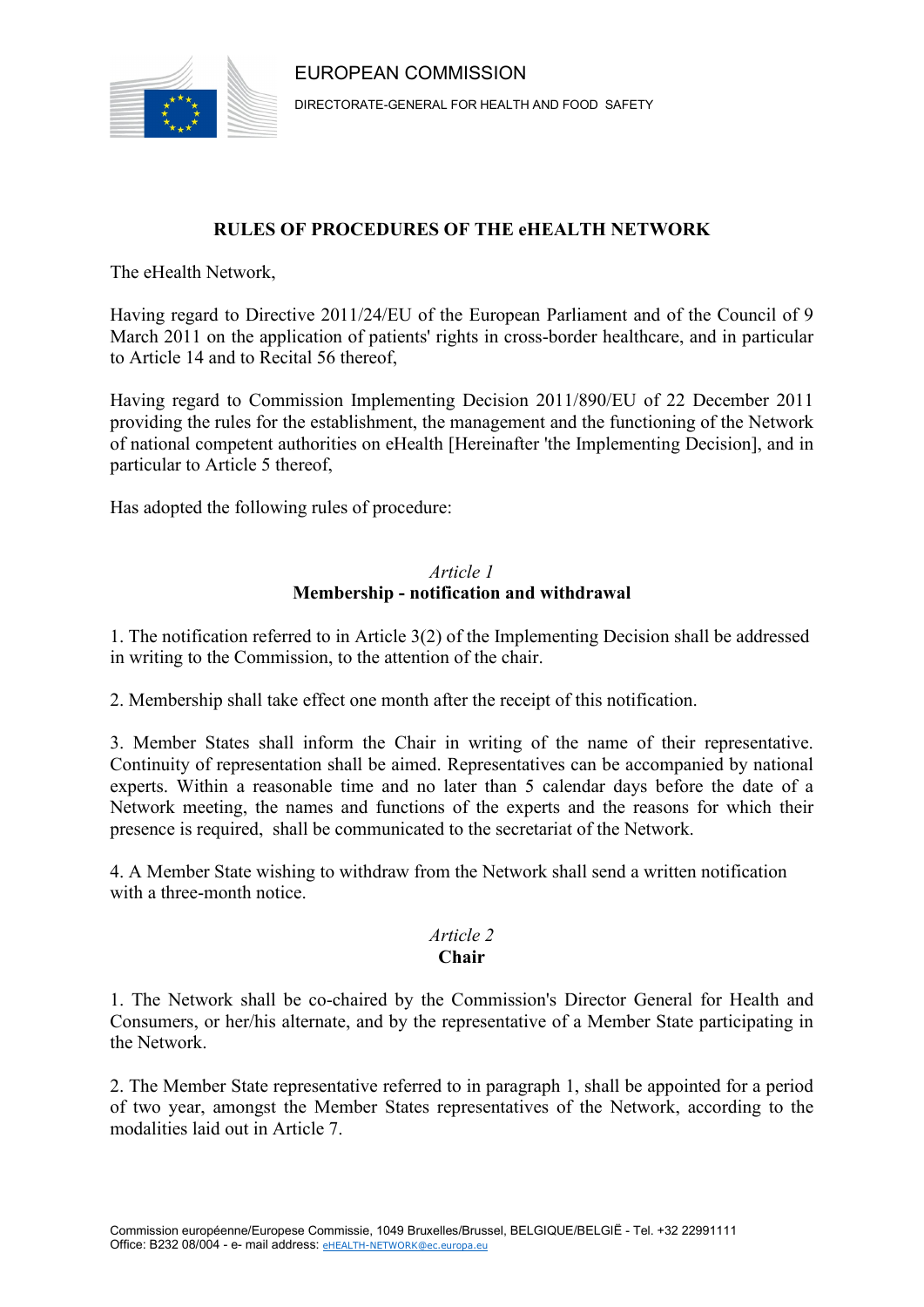3. The Chair shall have neither voting rights nor any casting vote, yet the Member State, whose representative is holding the chair, shall nominate another representative to the network and shall retain its voting rights as a Member of the Network.

#### *Article 3*

### **Convening a meeting**

1. Meetings of the Network are convened by the Chair, either on his/her own initiative, or at the request of a simple majority of Members.

2. Meetings of the Network shall be held on Commission premises unless otherwise decided by the Network members.

## *Article 4* **Secretariat**

In accordance with Article 7(1) of the Implementing Decision, the Commission shall provide secretarial support for the Network and any sub-groups created by the Network.

## *Article 5* **Agenda**

1. The Secretariat shall draw up the agenda, after consultation of the chairs, taking into account the work and the results of the 'High-level mechanism of eHealth governance' Joint action<sup>[1](#page-1-0)</sup> and Thematic network set up respectively under the Health Programme<sup>[2](#page-1-1)</sup> and the ICT Policy Support Programme of the Competitiveness and Innovation Programme<sup>[3](#page-1-2)</sup> and other projects and initiatives with direct relevance to the Network's objectives in accordance with the multi annual work programme that the eHealth network shall adopt in accordance with Article 6 of the Commission Implementing Decision.

2. The agenda shall be adopted by the Network at the start of the meeting.

### *Article 6* **Documentation to be sent to Network members**

1. The secretariat shall send the invitation to the meeting and the draft agenda to the Network Members no later than thirty calendar days before the date of the meeting.

2. The secretariat shall send the documents for consultation to the Network Members no later than fourteen calendar days before the date of the meeting.

3. In duly justified cases, the time limits for sending the documentation mentioned in 1 and 2 may be reduced to five calendar days before the date of the meeting.

<span id="page-1-0"></span><sup>&</sup>lt;sup>1</sup> Commission Decision C(2010)7593 of 27 October 2010 on the awarding of grants for proposals for 2010 under the second Health Programme, Annex IV, ref. n° 100868.

<span id="page-1-1"></span><sup>2</sup> Decision No 1350/2007/EC of the European Parliament and of the Council of 23 October 2007 establishing a second programme of Community action in the field of health (2008-13).

<span id="page-1-2"></span><sup>3</sup> Decision No. 1639/2006/EC of the European Parliament and of the Council of 24 October 2006 establishing the Competitiveness and Innovation Framework Programme.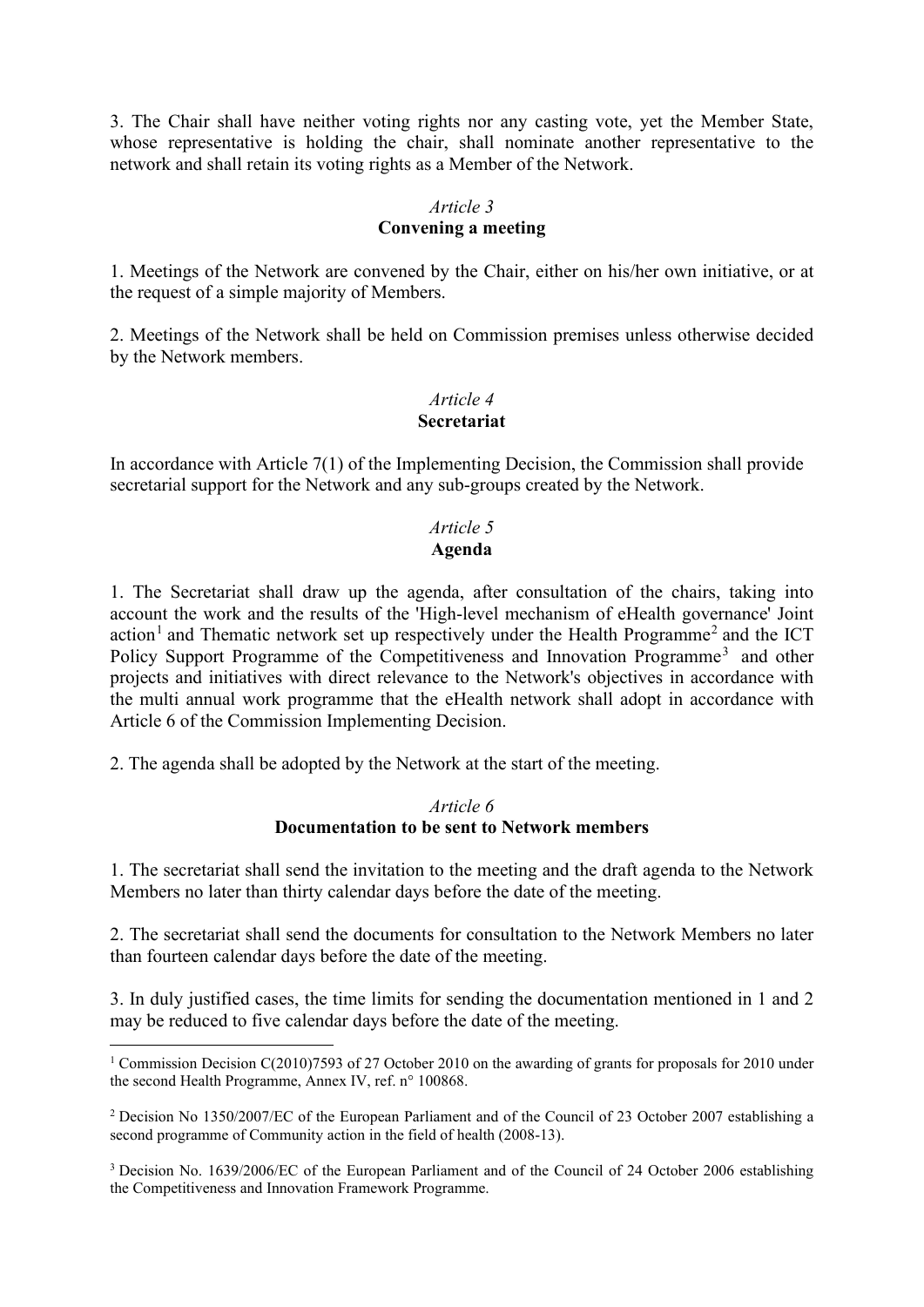## *Article7* **Adoption of deliverables of the Network**

1. As far as possible, the Network shall deliberate by consensus. Abstentions shall not prevent the adoption of deliberations by consensus.

2. A vote shall be taken if any Network Member so requests. In the event of a vote, the outcome of the vote shall be decided by a majority of two thirds of the Networks' Members present when the Chair proceeds to the vote. Each Member State shall have one vote. Absent Member State's vote shall count in the vote if a written mandate is given to another Network's Member.

#### *Article 8* **Sub-groups**

1. The sub-groups referred to in Article 6 of the Implementing Decision shall be chaired by rapporteurs appointed by the Chair. Such sub-groups shall be disbanded as soon as their mandate is fulfilled.

2. The sub-groups shall report to the Network.

### *Article 9* **Admission of third parties**

The Chair may invite on an ad hoc basis experts from outside the Network with specific competence in a subject on the agenda to participate in the work of the Network or sub-groups. In addition, the Chair may give observer status to national authorities responsible for eHealth of EEA/EFTA countries and of accession countries.

### *Article 10* **Written procedure**

1. If necessary, the Network's opinions, conclusions, recommendations, or reports on a specific question may be delivered via a written procedure. To this end, upon request of the Chair, the secretariat sends the Network Members the document(s) on which the Network is being consulted and, where appropriate, sets a time limit for observations.

2. The secretariat shall inform the Network of the outcomes of the written procedure.

3. However, if a simple majority of Network Members asks for the question to be examined at a meeting of the Network, the written procedure shall be terminated without result and the Secretariat shall convene a meeting of the Network as soon as possible.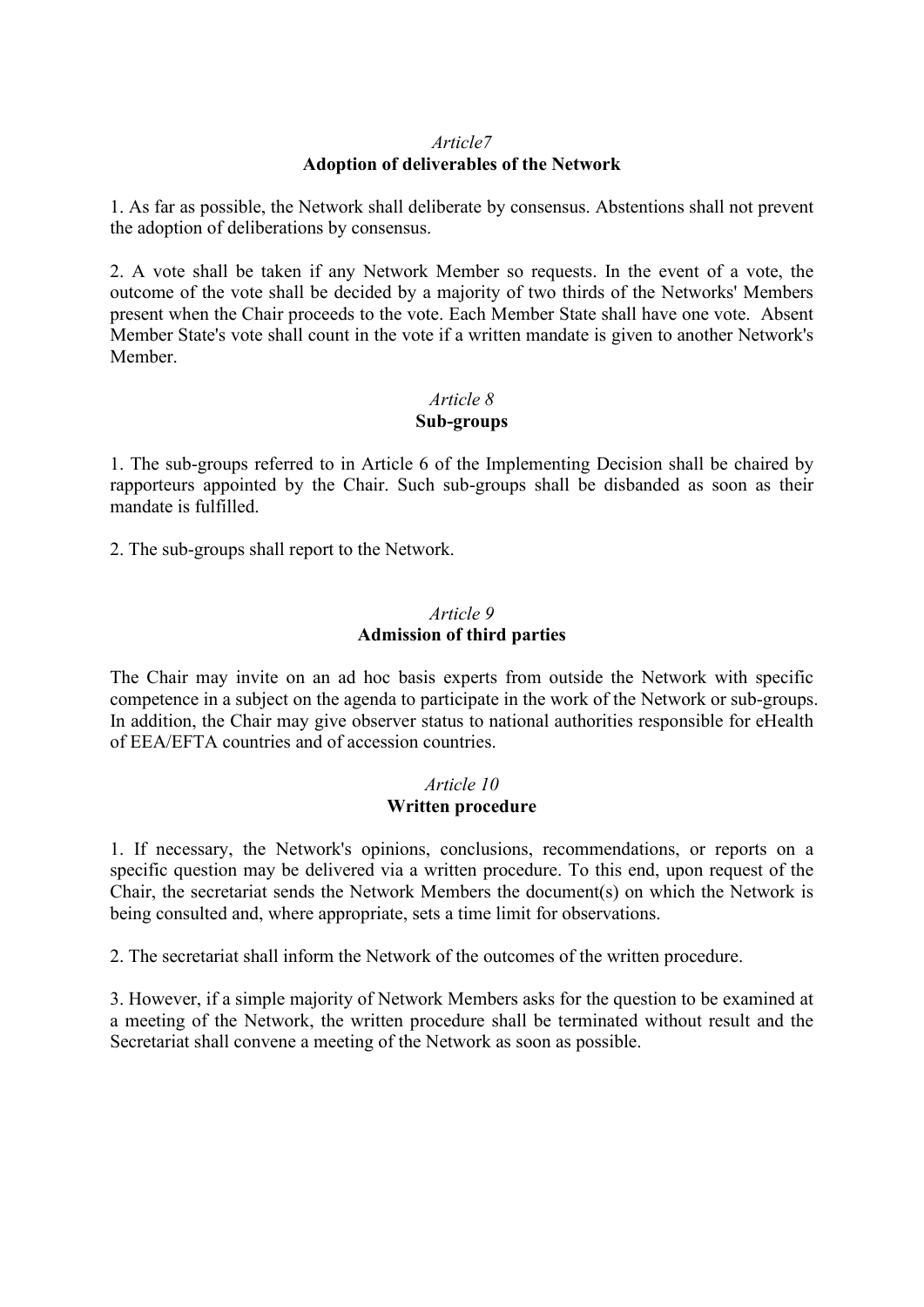## *Article11* **Summary minutes of the meetings**

1. Summary minutes on the discussion on each point on the agenda and the opinions delivered by the Network shall be drafted by the secretariat and send out to the Network members without delay and no later than 15 working days after the meeting.

2. The Network's members shall send any comments they may have on the draft summary minutes to the secretariat in writing.

3. The summary minutes shall not mention the individual position of the Members during the Network's deliberations.

## *Article 12* **Attendance list and Conflicts of interest**

1 At each meeting, the secretariat shall draw up an attendance list specifying the authorities and organisations to which the persons designated by the Member States to represent them belong.

2. At the beginning of each meeting, any person designated by the Member States, as well as experts and representatives of third parties who have been invited to attend the meeting, shall inform the chair of any conflict of interest<sup>[4](#page-3-0)</sup> with regard to a particular item on the agenda.

3. In the event of such a conflict of interest, the person concerned shall, at the request of the chair, withdraw from the meeting whilst the relevant items of the agenda are being dealt with.

4. Conflicts of interest shall be reported in writing, e.g. in the summary minutes of the Network's meeting.

5. Paragraphs 1, 2, 3 and 4 shall also apply to deliberations taken by the Network in written procedure.

### *Article 13* **Correspondence**

1. Correspondence relating to the Network shall be addressed to the secretariat, for the attention of the Chair.

2. Correspondence for Network Members shall be sent to the e-mail address or addresses which they provide for that purpose.

<span id="page-3-0"></span><sup>4</sup> As an example, Article 52(2) of Council Regulation (EC, Euratom) No 1605/2002 of 25 June 2002 on the Financial Regulation applicable to the general budget of the European Communities (OJ L 248, 16.09.2002, p. 1) contains a specific definition of a conflict of interest.